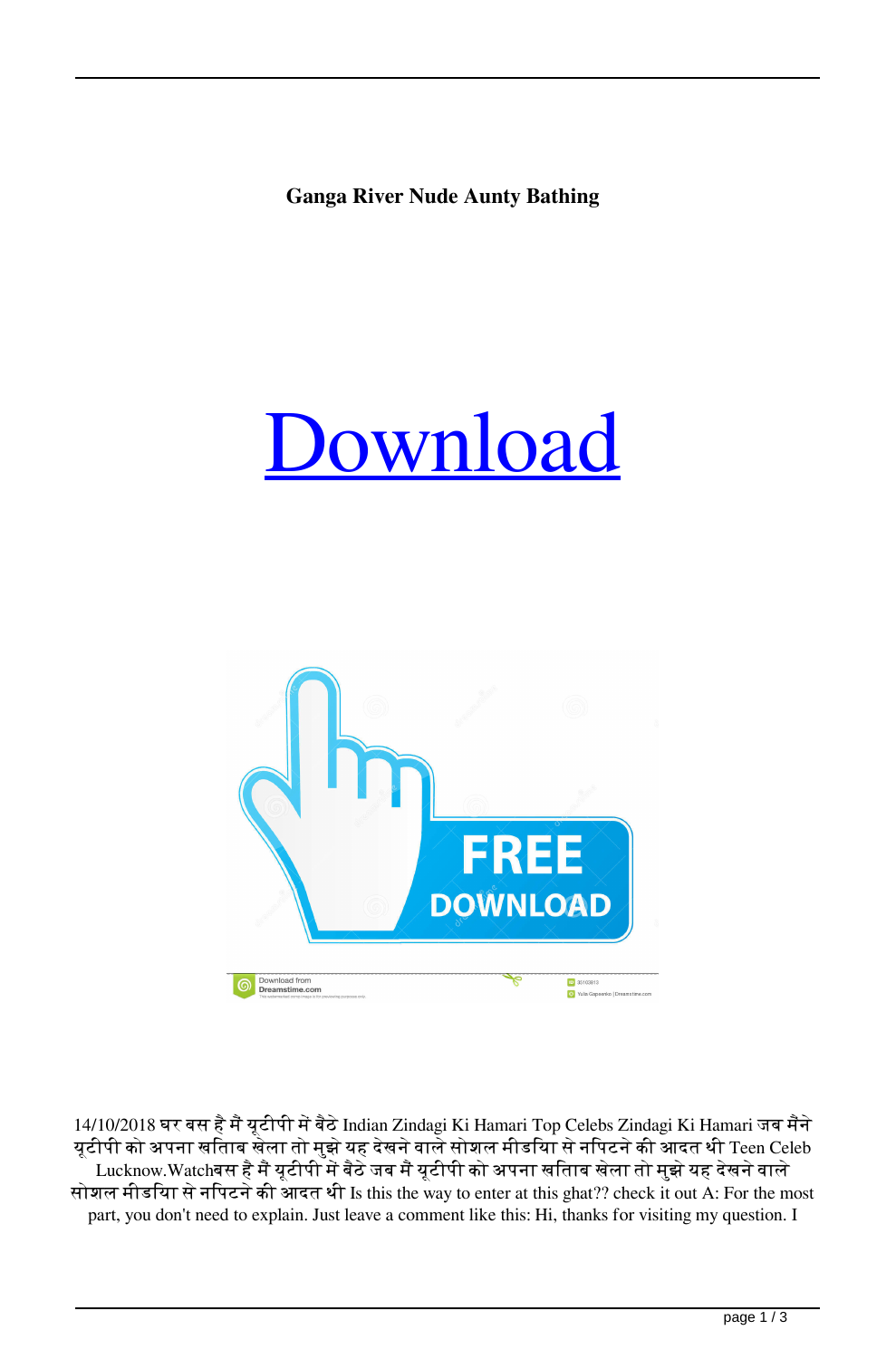think the best way to enter the ghat is to get a bus/taxi or rent a car/auto from any nearby locality and then take a left turn to the ghat. And wait for the right answer :) Q: Is it possible to use Spring's @Value annotation to set